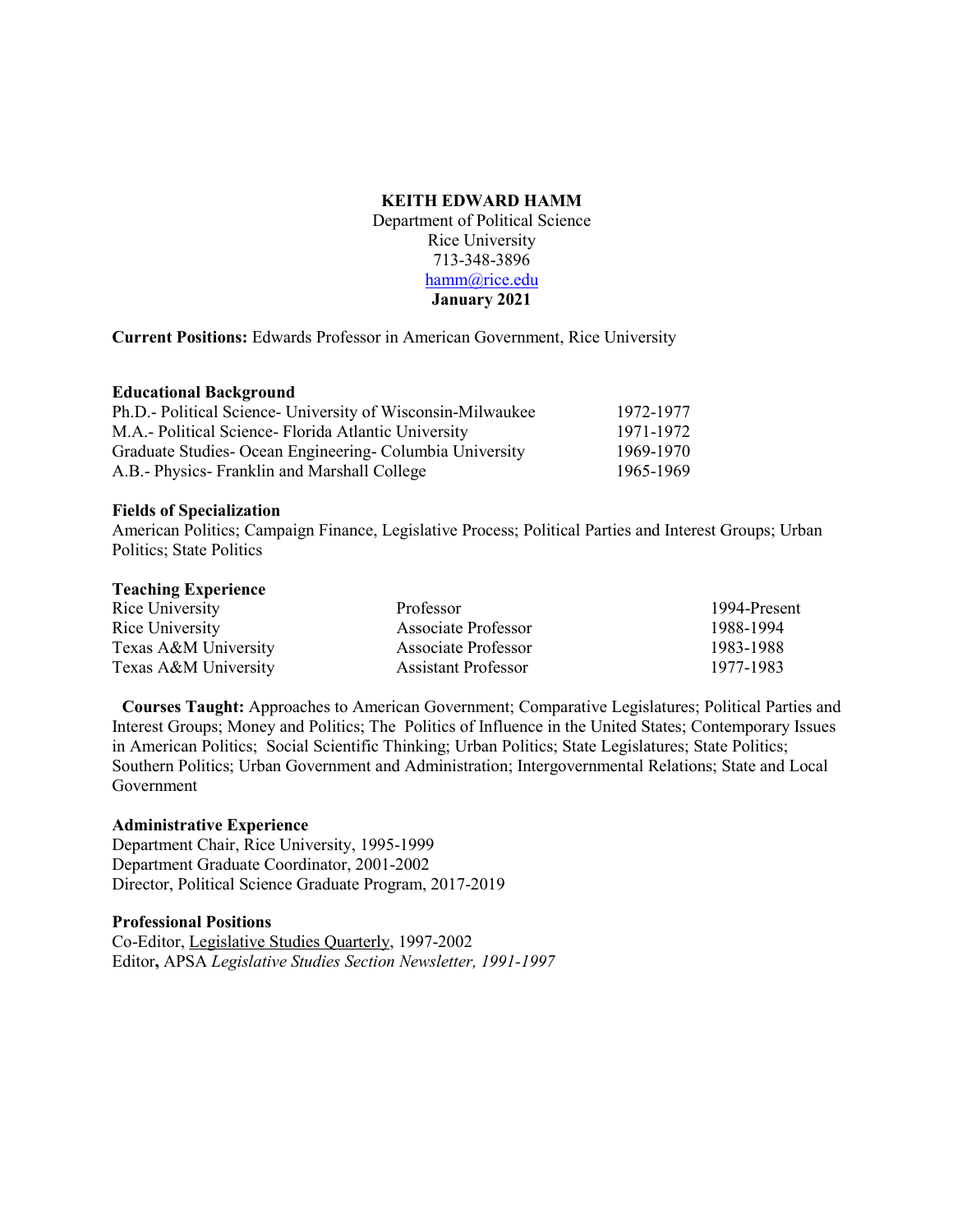# **PROFESSIONAL ACTIVITY 2020**

## **Publications**

"Assessing Group Incentives, Independent Spending, and Campaign Finance Law by Comparing the States," *Election Law Journal* 16 (3) 374-391. With Charles R. Hunt, Jacyln J. Kettler, Michael J. Malbin, and Brendan Glavin.

# **Foundation or Authority Boards**

Chair: Economic Development Committee of the City of Houston Downtown Redevelopment Authority

Investment officer and Treasurer of the City of Houston Downtown Redevelopment Authority

## **Current Research Projects**

(1) Book project: Paths, Events and Strategic Choices: The Evolution of American State Constitutions. With Nancy Martorano Miller, Rondlad D. Hedlund and Maria Acora

(2) "Incremental or Transformative?" The Effects of Civil War on Institutional Change," Presented at Southern Political Association Meeting. With Liana Eustacia Reyes, Maria Aroca, Nancy Martorano Miller, Ronald D. Hedlund.

# **PROFESSIONAL ACTIVITY 2019**

### **Publications**

"An Assessment of State Legislative Research."2019 Part of a Symposium entitled "State Legislatures at 400" in *PS: Political Science and Politics*. 52 (3): 440-444.

" Broad Discretion: The Right to Vote, Voter Registration and Redistricting in U.S. State Constitutions." 2019. *Publius: The Journal of Federalism.49 (3):465-489.* With Nancy Martorano Miller, Ronald D. Hedlund and Maria Acora.

# **Foundation or Authority Boards**

Chair: Economic Development Committee of the City of Houston Downtown Redevelopment Authority

### **University Service**

Director: Political Science Graduate Studies Program

# **Current Research Projects**

(1) Book project: Paths, Events and Strategic Choices: The Evolution of American State Constitutions. With Nancy Martorano Miller, Rondlad D. Hedlund and Maria Acora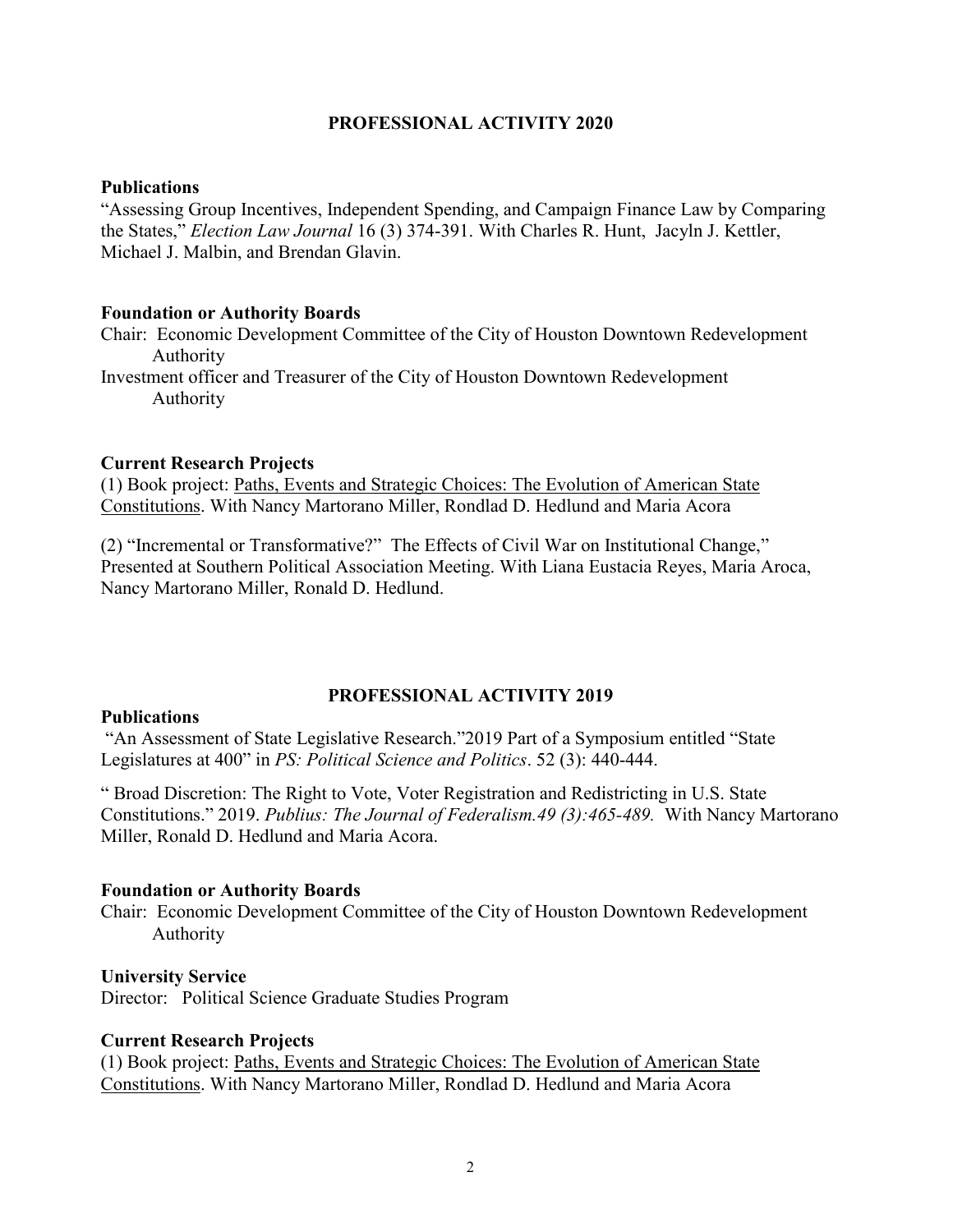As far as we know, beyond a series of papers we have written, there have been very few systematic attempts to study the content of state constitutions in a comparative, empirical context. The studies that have been conducted mainly focused on generalization and description, not on the explanation for their evolution. In this book and a series of proposed papers, we are analyzing state constitutions in order to describe better and understand how these documents have evolved. We have chosen to focus on the development of constitutions from 1776 to 2015. We are collecting and processing each constitution and all constitutional amendments for all 50 states as well as the U.S. Constitution..

This task would be almost impossible if we did not have the power of machine reading. Using R, a software environment for statistical computing, we transformed the text files of these constitutions into a section-level dataset where each unit is a section within a constitution. A dataset was created for every year since the adoption of the first constitution of the state up until 2015. The datasets include the topic and full text of each section. This data structure allows us to make section level comparisons of a constitution in a given point in time, to that same constitution at a later or previous point in time, as well as to empirically track the evolution of each state's constitutional document(s).

From a theoretical perspective, we are in the process of testing a variety of explanations of policy adoption (e.g. diffusion theory, punctuated equilibrium theory) for constitutional change as well as formulating a series of expected impacts.

The proposed project will take a few years to complete, even under the best of circumstances. We had one piece accepted by *Publiu*s and are in the process of drafting several papers that will be sent out for review within the next year.

(2) "The Impact of Citizen United" With Jaclyn Kettler, Michael J. Malbin, Brendan Glavin, and Charles Hunt.

 Independent expenditures (IEs) in federal elections have skyrocketed since the Supreme Court's 2010 decision in Citizens United v. Federal Election Commission. We have undertaken a series of studies to evaluate the impact of that decision on IE spending at the state level. At present, we are in the process of integrating three convention papers so that we may submit a manuscript that summarizes our significant findings.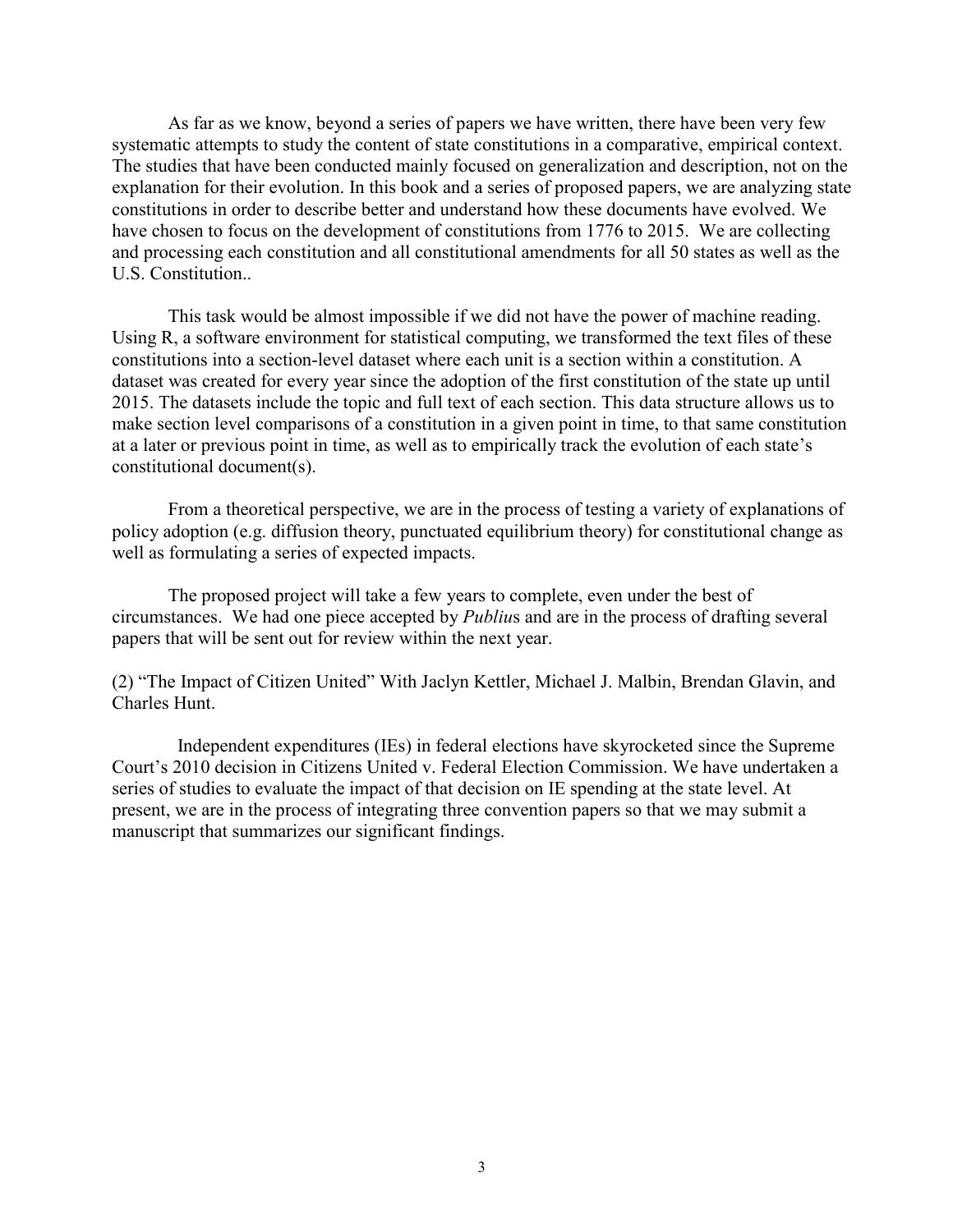# **PROFESSIONAL ACTIVITY 2018**

### **Publications**

"An Assessment of State Legislative Research," Part of a Symposium entitled "State Legislatures at 400" in *PS: Political Science and Politics.* Forthcoming. (Peer reviewed)

" Broad Discretion: The Right to Vote, Voter Registration and Redistricting in U.S. State Constitutions." *Publius: The Journal of Federalism.* Accepted with minor revisions requested. Forthcoming. With Nancy Martorano Miller, Ronald D. Hedlund and Maria Acora. ((Peer reviewed).

# **Conference Presentations**

"Independent Spending in State Elections, 2006-2016" With Jaclyn Kettler, Michael J. Malbin, Brendan Glavin, and Charles Hunt. Paper presented at the Annual Meeting of the American Political Science Association, Boston, MA, August 30-September 2, 2018.

"Independent Spending in State Elections after Citizens United: Part 2: Ideological and Issue Groups" With Jaclyn Kettler, Michael J. Malbin, Brendan Glavin, and Charles Hunt. Paper presented at the Annual Meeting of the Midwest Political Science Association, Chicago, IL April 5-8, 2018.

## **Foundation or Authority Boards**

Chair: Economic Development Committee of the City of Houston Downtown Redevelopment Authority

Treasurer: National Institute on Money in State Politics

Member: Campaign Finance Institute Academic Advisory Board

# **University Service**

Member: University Exams and Standards Committee Director: Political Science Graduate Studies Program

# **Current Research Projects**

(1) Book project: Paths, Events and Strategic Choices: The Evolution of American State Constitutions. With Nancy Martorano Miller, Rondlad D. Hedlund and Maria Acora

As far as we know, beyond a series of papers we have written, there have been very few systematic attempts to study the content of state constitutions in a comparative, empirical context. The studies that have been conducted mainly focused on generalization and description, not on the explanation for their evolution. In this book and a series of proposed papers, we are analyzing state constitutions in order to describe better and understand how these documents have evolved. We have chosen to focus on the development of constitutions from 1776 to 2015. We are collecting and processing each constitution and all constitutional amendments for all 50 states as well as the U.S. Constitution..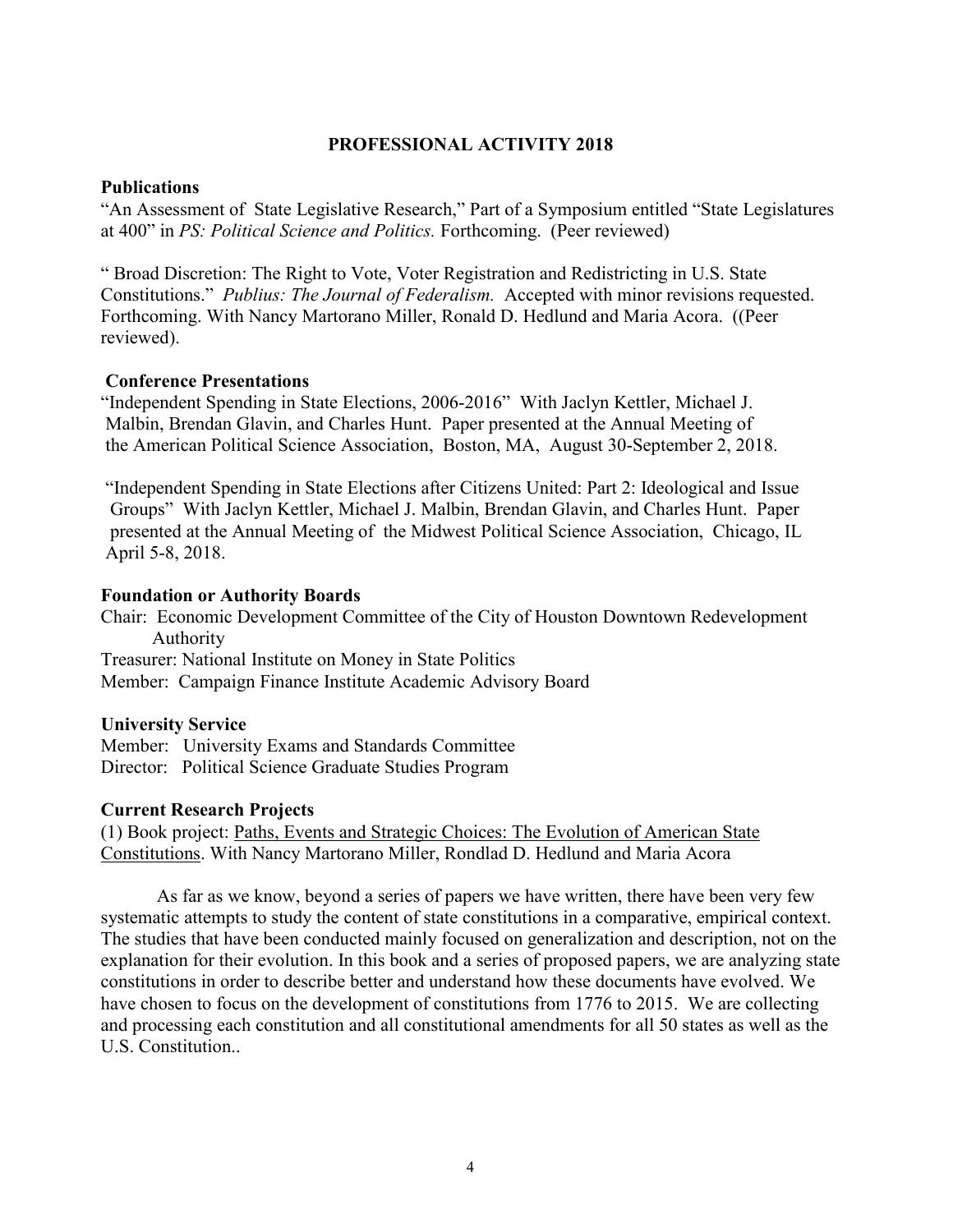This task would be almost impossible if we did not have the power of machine reading. Using R, a software environment for statistical computing, we transformed the text files of these constitutions into a section-level dataset where each unit is a section within a constitution. A dataset was created for every year since the adoption of the first constitution of the state up until 2015. The datasets include the topic and full text of each section. This data structure allows us to make section level comparisons of a constitution in a given point in time, to that same constitution at a later or previous point in time, as well as to empirically track the evolution of each state's constitutional document(s).

From a theoretical perspective, we are in the process of testing a variety of explanations of policy adoption (e.g. diffusion theory, punctuated equilibrium theory) for constitutional change as well as formulating a series of expected impacts.

The proposed project will take a few years to complete, even under the best of circumstances. We had one piece accepted by *Publiu*s and are in the process of drafting several papers that will be sent out for review within the next year.

(2) "The Impact of Citizen United" With Jaclyn Kettler, Michael J. Malbin, Brendan Glavin, and Charles Hunt.

 Independent expenditures (IEs) in federal elections have skyrocketed since the Supreme Court's 2010 decision in Citizens United v. Federal Election Commission. We have undertaken a series of studies to evaluate the impact of that decision on IE spending at the state level. At present, we are in the process of integrating three convention papers so that we may submit a manuscript that summarizes our significant findings.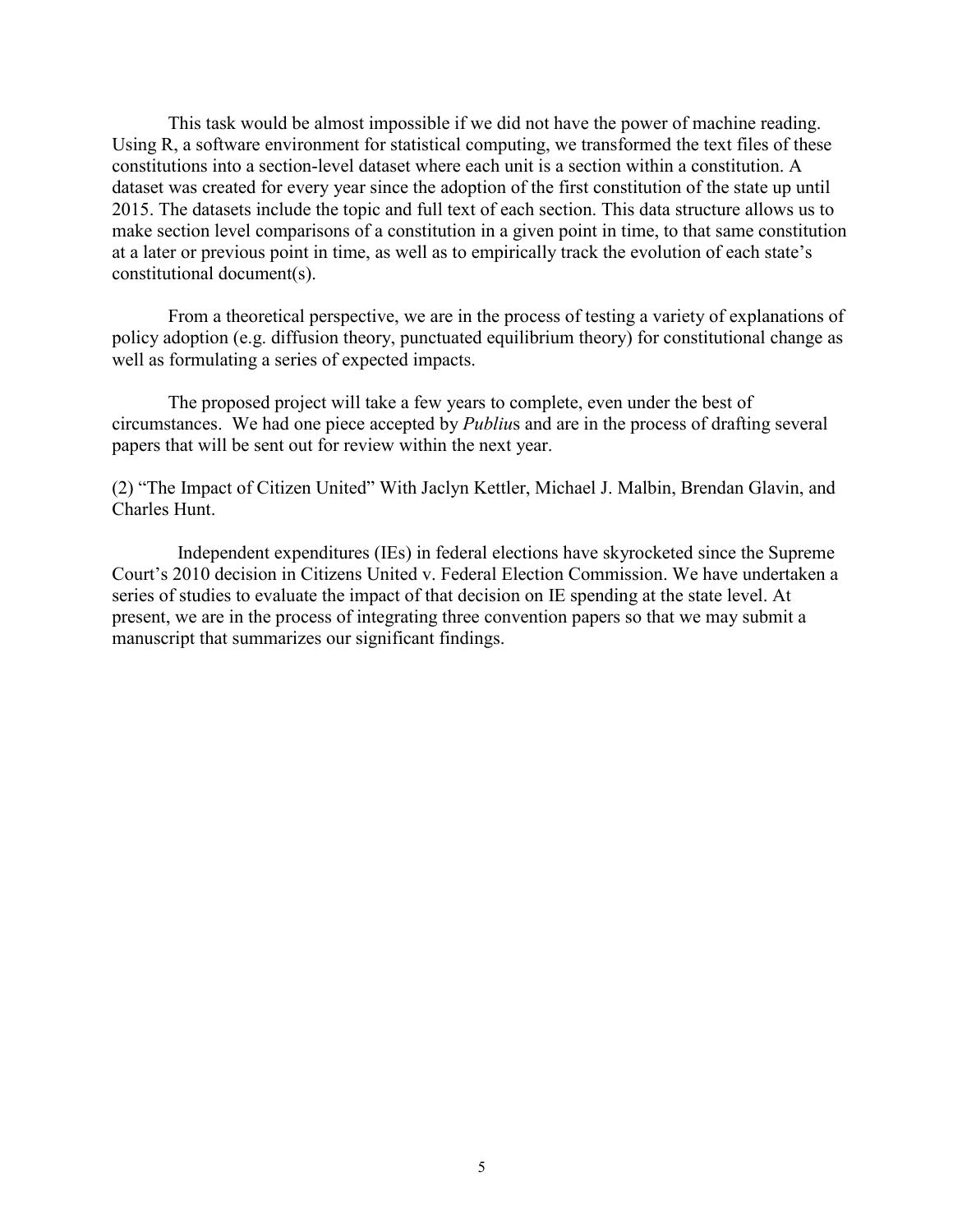# **PROFESSIONAL ACTIVITY 2014-2017**

# **Publications**

"Legislative Politics"" in Politics in the American States. 2017. (CQ Press, Edited by Virginia Gray, Russell Hanson and Thad Kouser). Eleventh Edition. Pp. 187- 234. With Nancy Martorano Miller.

"Constrained Behavior: Understanding the Entrenchment of Legislative Procedure in American State Constitutional Law." Albany Law Review 78 (2015): 1459-1484. With Ronald D. Hedlund and Nancy Martorano Miller.

"The Impact of Citizens United in the States: Independent Spending in State Elections, 2006- 2010." 2014. The Forum . With Michael J. Malbin, Jaclyn Kettler and Brendan Glavin.

"State Legislatures." 2014. Oxford Handbook of State and Local Government (Oxford Press, . Edited by Donald Haider Markel.) pp. 293-318. With Rondlad D. Hedlund and Nancy Martorano Miller.

# **Conference Presentations**

"Why Study State Constitutions?" With Nancy Martorano Miller, Maria Arcora, Ronald D. Hedlund . Paper presented at the Annual Meeting of the American Political Science Association, San Francisco, CA, August 31-September 3, 2017

"Independent Spending in State Elections after Citizens United." With Jaclyn Kettler, Michael J. Malbin, Brendan Glavin, and Charles Hunt. Paper presented at the Annual Meeting of the American Political Science Association, San Francisco, CA, August 31-September 3, 2017

"Sticky Legacies: Persistence of State Constitutional Provisions." With Nancy Martorano Miller Maria Arcora, Ronald D. Hedlund . Paper prepared for presentation at the Annual Meeting of the American Political Science Association, Philadelphia, PA, September 1-5, 2016.

"The Evolution of Constitutional Restrictiveness in State Legislatures" With Ronald D. Hedlund and Nancy Martorano Miller. " Paper prepared for presentation at the Annual Meeting of the American Political Science Association, San Francisco, CA September 3-5,2015.

"Constrained Behavior: Understanding the Entrenchment of Legislative Procedure in American State Constitutional Law." With Ronald D. Hedlund and Nancy Martorano Miller. " Paper prepared for presentation at the Annual Meeting of the American Political Science Association, Washington, D.C. August 28- August 31, 2014.

"With One Hand Tied Behind Their Back: Constitutional Entrenchment in State Legislatures." Paper prepared for presentation at the 2014 Meeting of the Midwest Political Science Association and the 2014 State Politics and Policy Conference.

# **Invited Presentations**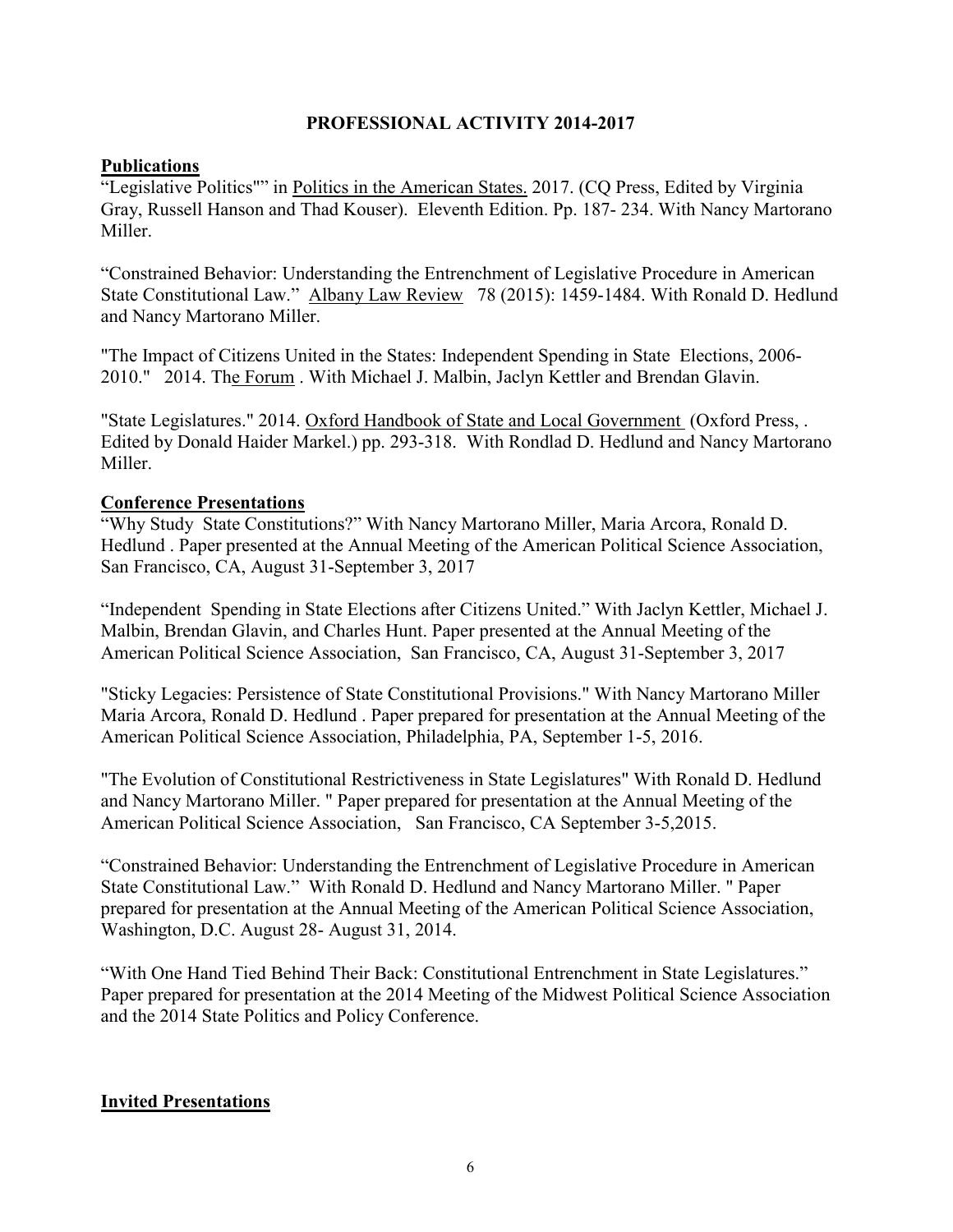"The Role of Money in the 2016 Primary and General Election." Presented as part of lecture series at Rice University on "2016 Elections." September 29, 2016

# **Editorial Boards**

*Legislative Studies Quarterly* (2014-2017)

**Task Forces**  Bi-Partisan Campaign Finance Task Force (2015-2017)

# **Foundation or Authority Boards**

Chair- Economic Development Committee of the City of Houston Downtown Redevelopment Authority (2015-2017) Vice Chair – City of Houston Downtown Redevelopment Authority (2015)

Member- City of Houston Downtown Redevelopment Authority (2014)

Treasurer -National Institute on Money in State Politics (2016-2017) Member- National Institute on Money in State Politics (2014-2015)

Campaign Finance Institute Academic Advisory Board (2014-2017)

### **University Service**

Member: University Graduate Council (2013-2014) Member: University Exams and Standards Committee (2016-2017) Member: University Institutional Review Board (2014-2015) Director- Political Science Graduate Studies Program (2017) Chair- Department Faculty Evaluation committee (2016-2017)) Member: Department Evaluation Committee (2013-2014) Member: Department Graduate Committee (2014-2015)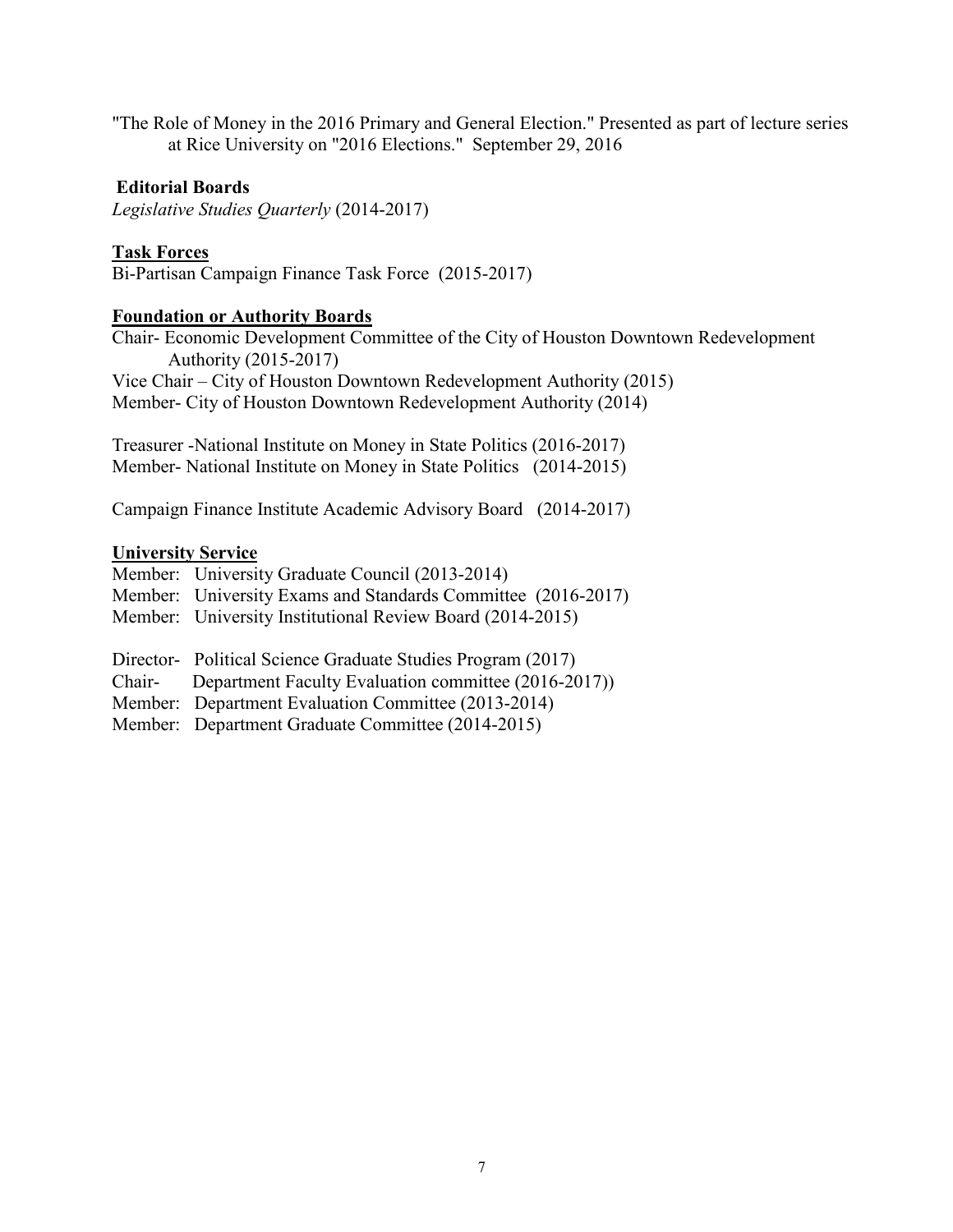## **PROFESSIONAL ACTIVITY 2010-2013**

# **Publications**

"Legislative Politics in the States," in Politics in the American States, Ninth Edition, edited by Virginia Gray, Russell Hanson and Thad Kouser. (CQ Press. 2012). With Gary Moncrief

"Committee Specialization in State Legislatures During the Twentieth Century: Do Legislatures Tap the Talents of Their Members?" State Politics and Policy Quarterly (2011) 11:299-325. With Ronald D. Heldund and Stephanie Shirley Post.

# **Conference Presentations**

"Do Political Parties Pursue Similar Allocation Strategies?: Evidence from Unique Electoral Boundaries in Ontario" Paper prepared for presentation at the Annual Meeting of the American Political Science Association, Chicago, IL, August 29- September 1, 2013. With Jaclyn J. Kettler.

"Evaluating the Representativeness of State Legislative Committees: A Preliminary Assessment of the Contribution Connection" Paper prepared for presentation at the 13<sup>th</sup> Annual State Politics and Policy Conference, University of Iowa, Iowa City, Iowa, May 23-25, 2013. With Ronald D. Hedlund, Nancy Martorano Miller, Jaclyn Kettler, and Kevin Coombs.

"The Impact of Citizens United in the States: Independent Spending in State Elections, 2006- 2010" Paper presented at the 2013 Annual meeting of the Western Political Science Association. Hollywood, CA, March 28-30. With Michael J. Malbin, Jaclyn Kettler and Brendan Glavin.

"The Impact of *Citizens United* in the States: State Independent Spending, 2006-2010." Prepared for presentation at the annual meeting of the American Political Science Association in New Orleans, Louisiana. August 30-September 2, 2012. With Michael J. Malbin, Jaci Kettler and Brendan Glavin.

"Limiting the Evolutionary Path: Explaining Constitutional and Statutory Entrenchment in State Legislatures." Prepared for presentation at the annual meeting of the American Political Science Association in Seattle, Washington. September 1-4, 2011. With Nancy Martorano Miller and Ronald D. Hedlund.

 *"*Political Party Contribution Strategies in the 2003 Ontario General Election." Prepared for presentation at the annual meeting of the American Political Science Association in Seattle, Washington. September 1-4, 2011. With Jaci Kettler.

"The Ties that Bind: Measuring Constitutional and Statutory Entrenchment in State Legislatures." Paper prepared for delivery at the 2011 State Politics and Policy Conference, Hanover, New Hampshire, June 3-4, 2011. With Nancy Martorano Miller and Ronald D. Hedlund.

"The Evolving Role of Party Committees in State Legislative Campaigns during the 21<sup>st</sup> Century: A Preliminary Assessment." Paper prepared for delivery at the 2011 State Politics and Policy Conference, Hanover, New Hampshire, June 3-4, 2011. With Jaci Kettler.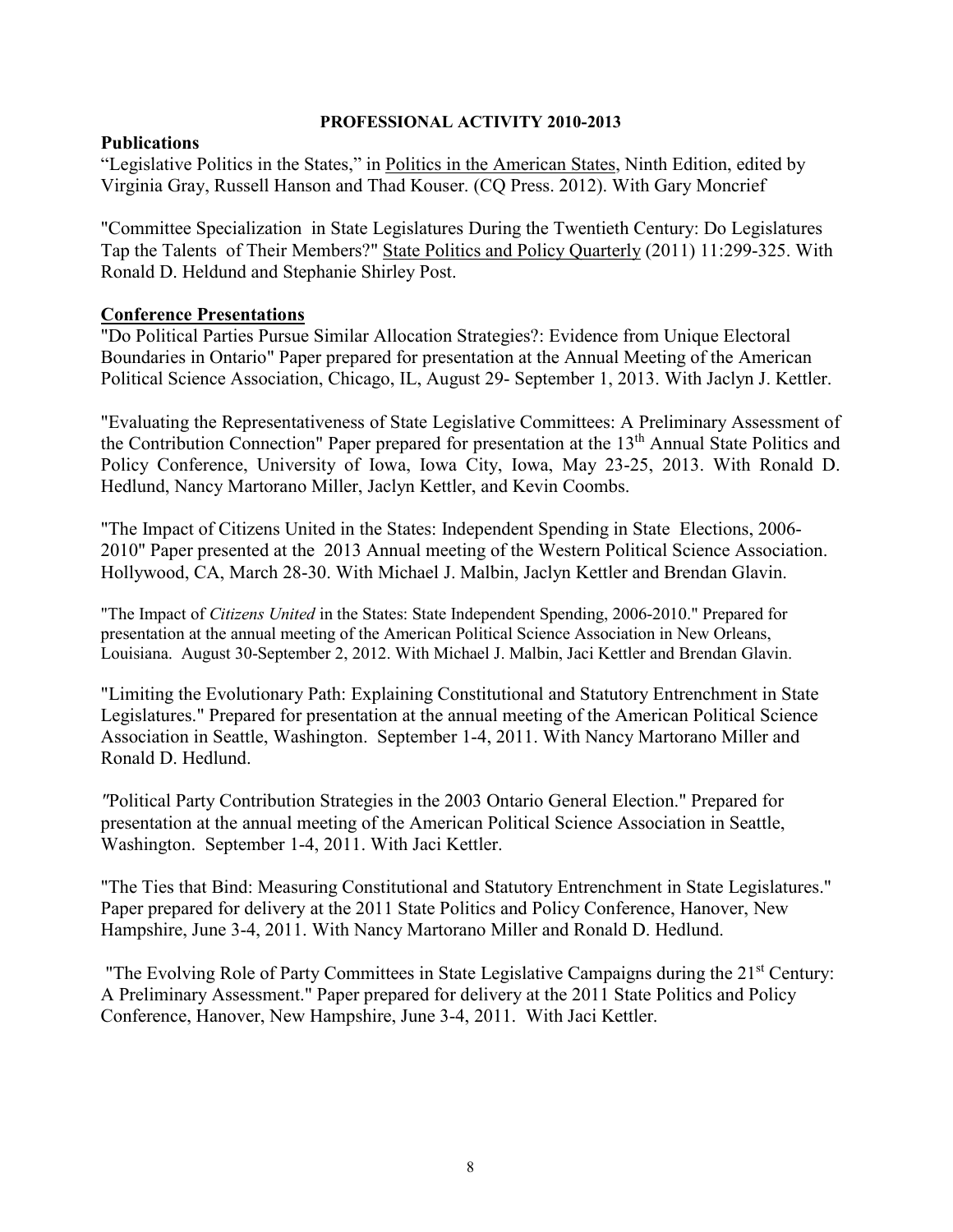"State Legislative Evolution: Path Dependency, Organization Theory and Bounded Rational Choice." Prepared for presentation at the annual meeting of the State Politics and Policy Conference in Springfield, Illinois. June 3-5, 2010. With Nancy Martorano Miller and Ronald D. Hedlund.

# **Research Grants Funded**

"Campaign Finance Laws and the Legislative Agenda in Connecticut." Funded by the Carnegie Corporation of New York. 2009-2011

"Campaign Finance Laws and Lobbying Strategies in Connecticut." Funded by the Rockefeller Brothers Foundation. 2009-2011

# **Invited Presentations**

"Academic Research Using NIMSP Data" Presented at annual meeting of the National Institute on Money in State Politics. Flathead Lake, Montana. May 2013.

"State Independent Spending 2006-2010: Preliminary Analysis."Presented at annual meeting of the National Institute on Money in State Politics. Flathead Lake, Montana. May 2012.

"The New Campaign Finance System ." Presented as part of lecture series at Rice University on "2012 Elections." October 9, 2012.

"A Summary of the National Institute on Money in State Politics' Past Activity and Proposals for Future Work on Independent Expenditures in the States." Presented at annual meeting of the National Institute on Money in State Politics. Flathead Lake, Montana. June 10-14.2010.

# **Review Panels**

2010- 2012 Fulbright Foundation Peer Review Panel (Political Science) **Editorial Boards** Legislative Studies Quarterly **Foundation or Authorities Boards**  Institute on Money in State Politics Campaign Finance Institute Academic Advisory Board City of Houston Downtown Redevelopment Authority **University Service**  Member: University Graduate Council, Member: University Institutional Review Board Member: Department Evaluation Committee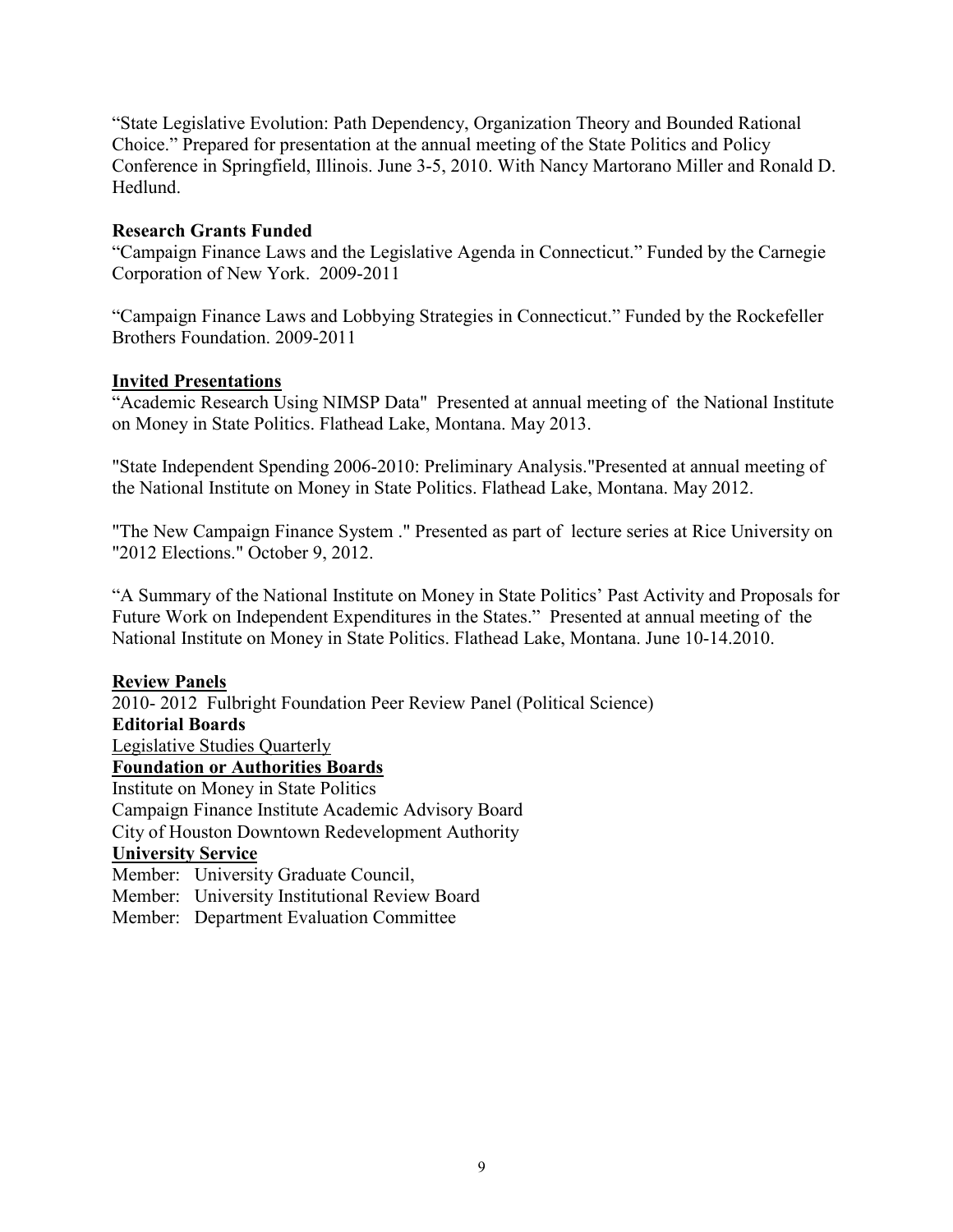## **PROFESSIONAL ACTIVITY 2005-2009**

## **Publications:**

"Partisan Stacking on Committees." Legislative Studies Quarterly. 34 (May 2009): 175-191. With Ronald D. Hedlund, Kevin Coombs, and Nancy Martorano.

"Campaign Finance Laws and Candidacy Decisions in State Legislative Elections." Political Research Quarterly. 61 (September 2008): 458-467. With Robert Hogan.

"Legislative Politics in the States," in Politics in the American States, Ninth Edition, edited by Virginia Gray and R. Hanson, (CQ Press. 2007). 154-191. With Gary Moncrief.

"Measuring State Legislative Committee Power: Change and Chamber Differences in the  $20<sup>th</sup>$ Century" State Politics and Policy Quarterly. 6 (2006): 88-111. With Ronald D. Hedlund and Nancy Martorano

101 Chambers: Congress, State Legislatures, and the Future of Legislative Studies (Ohio State Press. 2005) With Peverill Squire.

### **Research Grants Funded**

"Campaign Finance Laws and the Legislative Agenda in Connecticut." Funded by the Carnegie Corporation of New York. 2009-2011

"Campaign Finance Laws and Lobbying Strategies in Connecticut." Funded by the Rockefeller Brothers Foundation. 2009-2011

**Editorial Boards** Legislative Studies Quarterly

# **Professional Awards**

Fulbright Chair in North American Studies, Carleton University (Ottawa, Canada) January –June 2006

#### **Foundation Boards**

Institute on Money in State Politics, 2006- Campaign Finance Institute Academic Advisory Board, 2005-

### **Professional Conference Presentations and Invited Talks 2006-2009**

"Paths, Events and Strategic Choices: The Evolution of American State Legislatures" Prepared for presentation at the annual meeting of the American Political Science Association in Toronto, Canada. September 3-6, 2009. With Nancy Martorano Miller and Ronald D. Hedlund.

**"**Institutionalization: New Concepts and New Methods." Prepared for presentation at the 21st International Political Science Association World Congress (Research Committee of Legislative Specialists), Santiago, Chile, July 12-16, 2009. With Randolph Stevenson, Andrew Spiegelman, Ronald D. Hedlund.

"Did They Ever Return?: The Development of a Committee Property Rights "Norm" for State Legislators During the Twentieth Century." Paper presented at the 2008 Annual Meeting of the American Political Science Association. With Ronald D. Hedlund and Greg Vonnahme.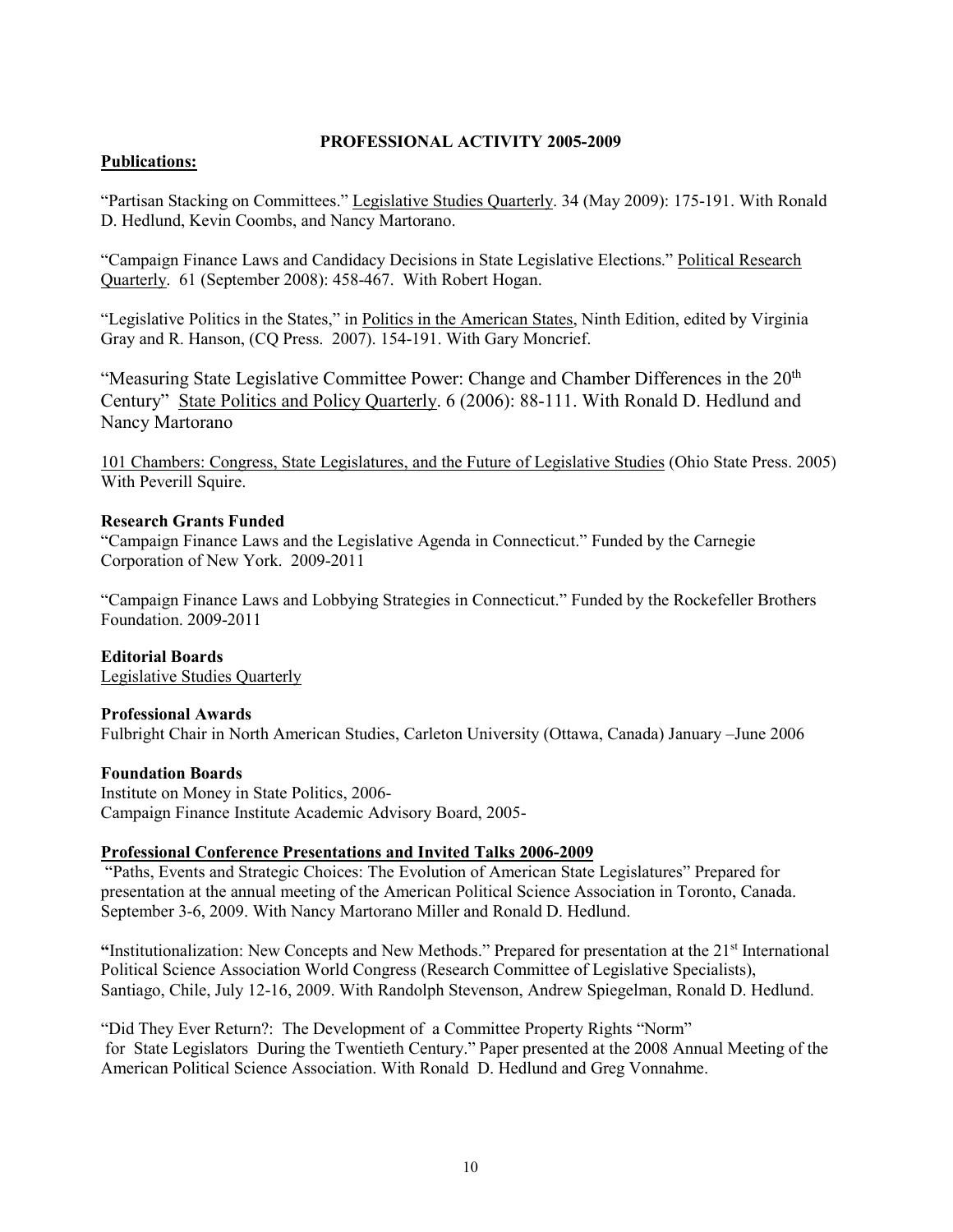Invited Presentation: "Comments on Campaign Finance in the States." Presented at The Future of the Institute on Money in State Politics Strategic Planning Meeting. Flathead Lake, Montana. May 18-21, 2008.

"Appointing Legislative Committees: The Effects of Party, Institution and Committee Jurisdiction." Paper prepared for delivery at the 2007 Annual Meeting of the Northeastern Political Science Association. With Ronald D. Hedlund and Nancy Martorano.

"Candidate Perception of Campaign Financing in State Legislative Elections: Preliminary Observations." Paper presented at the 2007 Annual Meeting of the American Political Science Association. With Robert Hogan.

"Parallel Jurisdictions, Oversight Capability and Administrative Review: U.S State Legislative Committees and Administrative Agencies." Paper delivered at the 2007 Research Committee of Legislative Specialists for the International Political Science Association Conference "Legislative Oversight, Influence and Autonomy: Changing the Balance of Power", SUNY-Albany, August 24-26, 2007. With Ronald D. Hedlund and Nancy Martorano.

Invited Presentation. "State Contribution Records and Academic Research ." Presented at the Mission 2008: Moving the Institute on Money in State Politics Services and Information out to the Nation. Averill's Flathead Lake Lodge, Bigfork, Montana. May 30-June 2, 2007.

Invited Presentation. "Did They Ever Return?: The Development of a Committee Property Rights Norm in State Legislatures During the Twentieth Century." Invited talk at Conference on State Legislative Politics, University of Rochester. April 16-20, 2007. Co-authored with Ronald D. Hedlund.

"The Effects of Campaign Finance Laws on Interest Group Contribution Strategies in State Elections." Paper presented at the Seventh Annual Conference on State Politics and Policy. Austin, TX. February 23- 24, 2007. With Robert Hogan and Rhonda Wrzenski.

"Party Balance on U.S. State Legislative Committees: An Examination of Trends in the Early 21st Century- -- Continuity or Change?" A paper presented at the 2006 Northeastern Political Science Association meeting. With Ronald D. Hedlund, Kevin Coombs and Nancy Martorano.

"Legislative Committee Jurisdiction and Administrative Oversight: Patterns in the American States." Paper presented at the 2006 American Political Science Association meeting. With Nancy Martorano and Ronald D. Hedlund.

"Legislative Professionalization and Committee Systems: Institutional Versus Individual-Level Impact." A research paper prepared for the 20<sup>th</sup> International Political Science Association World Congress (Research Committee of Legislative Specialists), Fukuoka, Japan. July 9-13, 2006. With R. Hedlund.

"The Impact of Legislative Professionalization: A Review of the Literature Focusing on the U.S. States." A Paper Presented at the "Political Center or Periphery: Legislatures and Parliaments in the 21<sup>st</sup> Century" Sponsored by the Taiwanese Political Science Association, July  $7 - 8$ , 2006. With D. Goodman.

"Roundtable on Perspectives from the Academic Community." Presented at The Future of the Institute on Money in State Politics Strategic Planning Meeting. B-Bar Ranch, Emigrant Montana. May 31-June 4, 2006.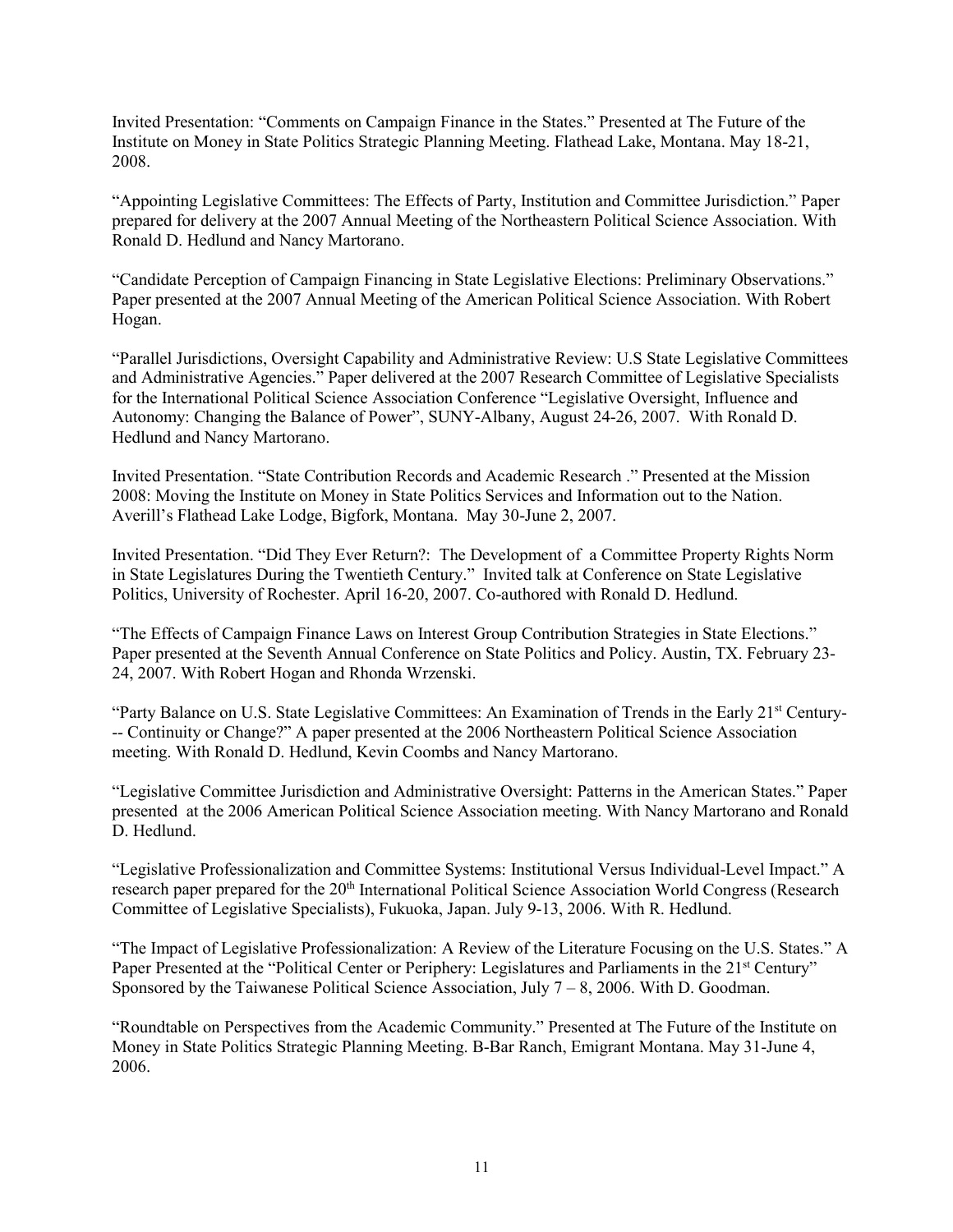"Comparative Analysis of Regulatory Regimes in the Canadian Provinces." Paper presented at the Conference on Party and Election Finance: Consequences for Democracy, University of Calgary, May 25- 26, 2006. With K. Hebda.

Invited Presentation "The Impact of Election Finance Laws in the Canadian Provinces and U.S. States." Political Science Speaker Series at Carleton University (Ottawa, Canada). March 9, 2006.

"Factors Affecting Interest Group Contributions to Candidates in State Legislative Elections." Paper presented at the Midwest Political Science Association meeting (April 20-23, 2006). With R. Hogan and R. Wrzenski.

### **University Service**

Member: University Graduate Council, 2004- 2005, 2007-2011 Member: University Institutional Review Board, 2007- Member: Dean's Advisory Committee 2009-2011 Member: Department Graduate Committee, 2008-2011 Chair: Department Personnel Evaluation Committee, 2007

Member: Department Personnel Evaluation Committee, 2006-2007, 2011.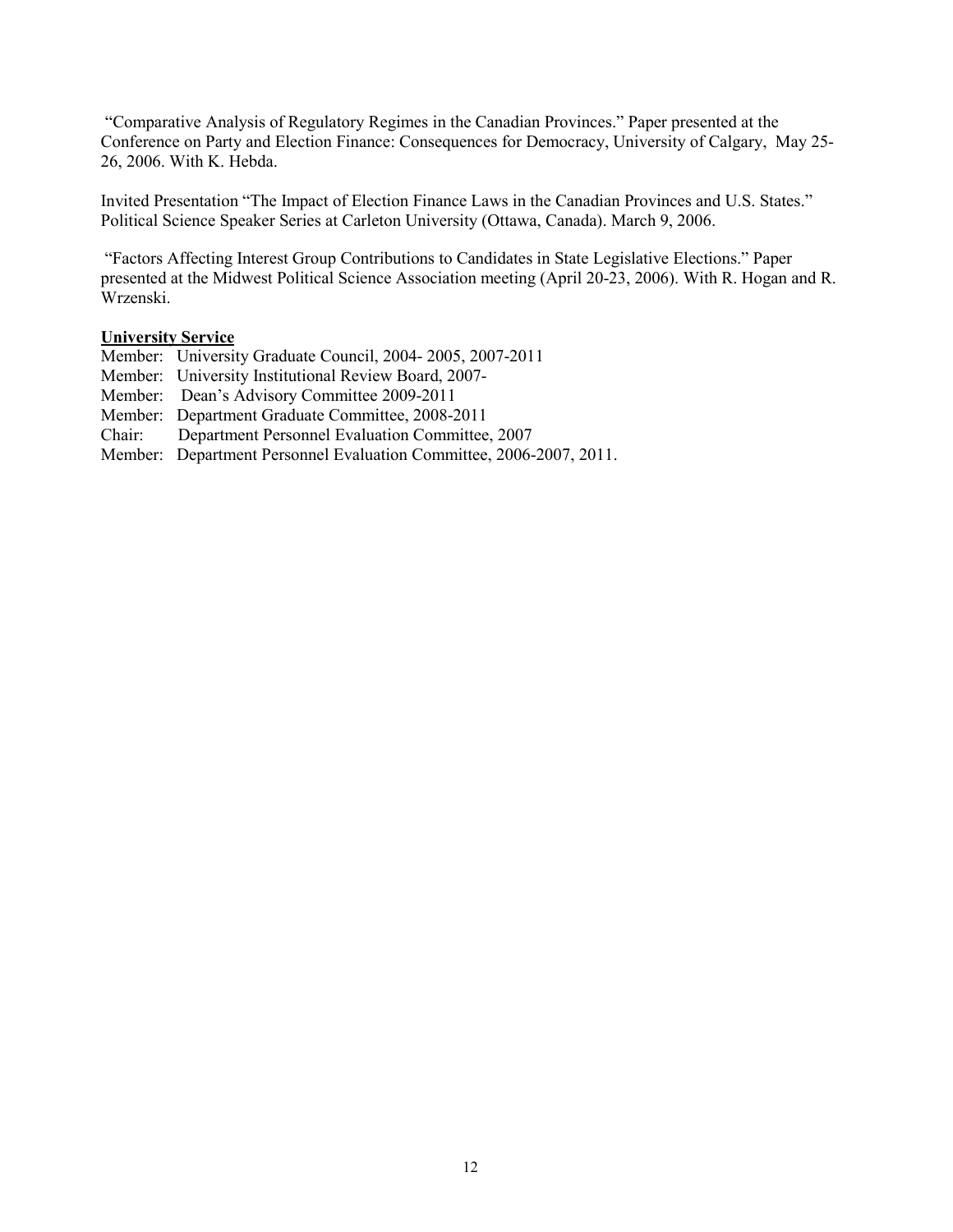# **PROFESSIONAL ACTIVITY BEFORE 2005**

#### **PUBLICATIONS 2000-2004**

"Electoral Reforms, Membership Stability, and the Existence of Committee Property Rights in American Legislatures." British Journal of Political Science. 35 (2004): 169-181. With P. Squire, R.D. Hedlund and G. Moncrief.

"Legislative Lobbying," in Handbook of Political Literature and Research on Interest Groups, edited by Clive Thomas (Greenwood Press, 2004). 167-175. With Robert Hogan.

"Legislative Politics in the States," in Politics in the American States, Eight Edition, edited by Virginia Gray and R. Hanson, (CQ Press. August, 2003). 157-193. With Gary Moncrief.

"Structuring Committee Decision Making: Rules and Procedures in U.S. State Houses and Senates." Journal of Legislative Studies. 7 (Summer 2001): 13-34. With Ronald Hedlund and Nancy Martorano.

A Transforming South: Exploring Patterns of State House Seat Contestation." The American Review of Politics 21 (2000 Spring): 201-224. With Nancy Martorano and R. Bruce Anderson.

### **1996-1999**

"Legislative Politics in the States," pp. 144-190 in Politics in the American States, Seventh Edition, edited by Virginia Gray and R. Hanson, (CQ Press, 1999). With Gary Moncrief.

"The Costs of Representation in State Legislatures: Variations in District-Level Campaign Spending," pp. 59-79 in Campaign Finance in State Legislative Elections, edited by Joel Thompson and Gary Moncrief (CQ Press, 1998). With Robert Hogan.

"Gender and Campaign Contributions," pp. 117-138 in Campaign Finance in State Legislative Elections, edited by Joel Thompson and Gary Moncrief (CQ Press, 1998). With Gary Moncrief and Joel Thompson.

"Political Parties as Vehicles for Organizing U.S. State Legislative Committees," Legislative Studies Quarterly, (August 1996): 383-408. With Ronald D. Hedlund.

"Legislative Politics and the Paradox of Voting; Electoral Reform in Fourth Republic France," British Journal of Political Science, (April 1996): 165-198. With Eric Browne.

### **1991-1995**

"Explaining State Aid Allocations: Targeting Within Universalism," Social Science Quarterly; (September 1994): 524-540; with Robert M. Stein.

"The Impact of Lobbying Laws and Their Enforcement: A Contrasting View," Social Science Quarterly, (June 1994): 378-381; with A. R. Weber and R. B. Anderson.

"Committees in State Legislatures," pp. 669-700 in The Encyclopedia of the American Legislative System, edited by Joel J. Silbey, et. al.; with Ronald D. Hedlund; (Scribner's, 1994)

"Political Parties in State Legislatures," pp. 947-982 in The Encyclopedia of the American Legislative System, edited by Joel J. Silbey, et. al.; with Ronald D. Hedlund; (Scribner's, 1994)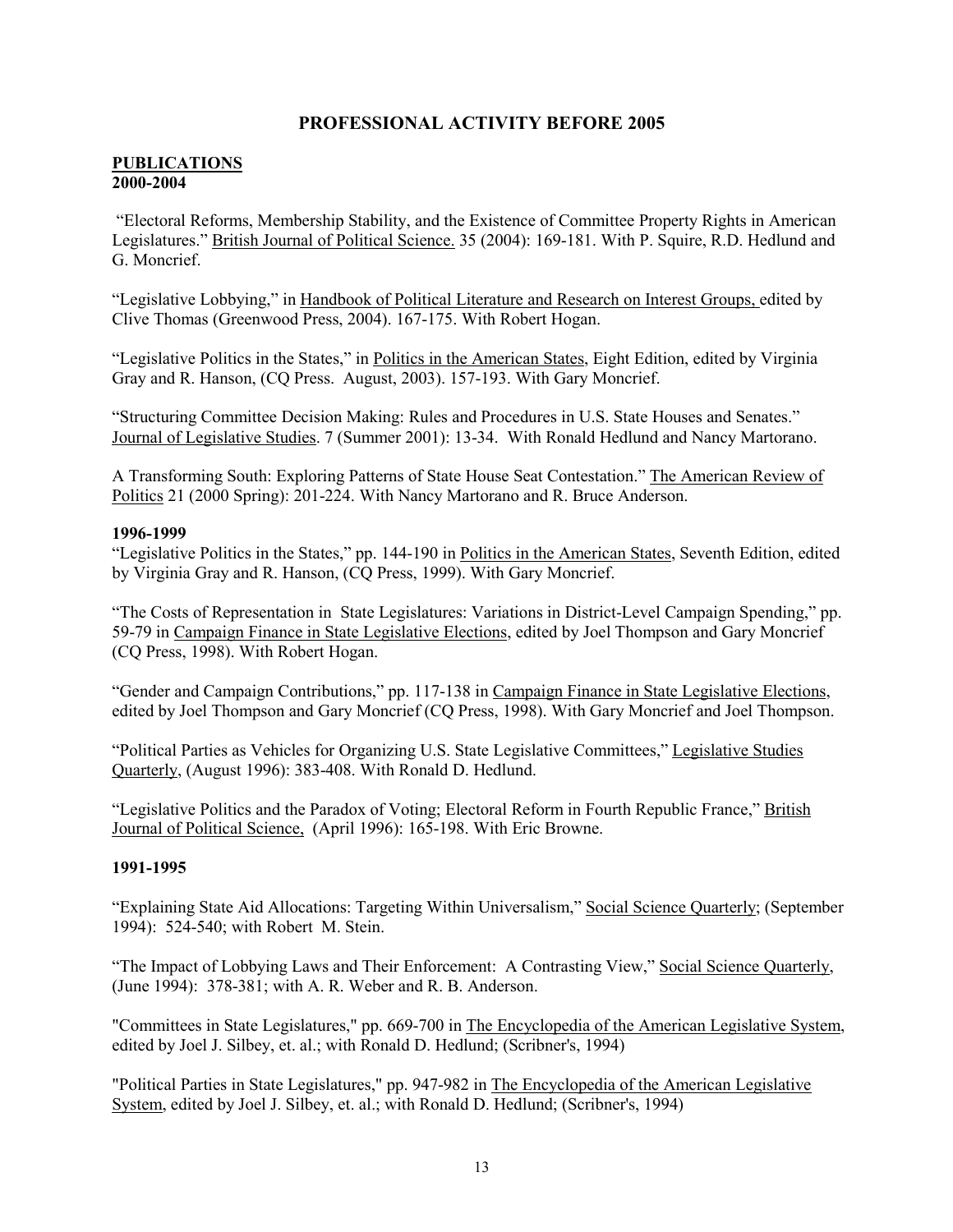"Legislative Party Development and the Speaker System," Journal of Politics; (November 1993): 1140- 1151, with Robert Harmel.

Representation and Policy Making in the American States," pp. 177-241, in Representation and Policy Formation in Federal Systems: Canada and the United States, edited by David Olson and C. Franks (Institute of Governmental Studies, University of California-Berkeley, 1993); with Norman Luttbeg.

"Interest Group and Party Influence in the Legislative Process," Journal of Politics, (February 1992): 82- 100; with C. Wiggins and C. Bell.

"Iowa: Interest Groups and the Politics of Moderation" pp. 76-93, in Interest Groups in the Midwest, edited by C. Thomas and R. Hrebenar, with Charles W. Wiggins (Iowa State Press, 1993).

"Mid-Session Vacancies in State Legislatures: Why Do Legislators Leave and How Are They Replaced?" pp. 127-146, in State Legislative Careers, edited by G. Moncrief and J. Thompson; (University of Michigan Press, 1992) with David M. Olson.

The Transformation of Texas Interest Group Politics: From Personal to Informational Lobbying," pp. 152- 180, in Interest Groups in the South, ed. by R. Hrebenar and C. Thomas (University of Alabama Press, 1992); with C. W. Wiggins.

"The Biennial Budget Cycle," pp. 65-78 in Budgeting in Texas . Aman Khan, ed. (Lunham: University Press of America, 1991); with Charles W. Wiggins.

### **1986-1990**

"Accounting for Change in the Number of Committee Positions," Legislative Studies Quarterly, (May, 1990): 201-226; with R. D. Hedlund.

"A Comparative Analysis of the Targeting Capacity of State and Federal Aid Allocations: 1977, 1982," Social Science Quarterly (September 1987): 447-465; with R. M. Stein.

"The Role of 'Subgovernments' in U.S. State Policy Making: An Exploratory Analysis," Legislative Studies Quarterly (August 1986): 321-351.

"Development of a Party Role in a No-Party Legislature," Western Political Quarterly (March 1986): 79- 92; with R. Harmel.

"Federal Aid and the Mobilization of Black Political Influence," Research in Urban Policy (1986): 95-113; with R.M. Stein.

#### **1981-1985**

"The 1982 Gubernatorial Transition in Texas," pp. 372-404, in Gubernatorial Transitions: The 1982 Elections, T. L. Beyle, ed., (Durham: Duke University Press, 1985); with C. W. Wiggins and H. R. Balenoff.

"Patterns of Influence Among Legislative Committees, Interest Groups and Executive Agencies," Legislative Studies Quarterly (August 1983): 379-426; reprinted in Handbook of Legislative Research, G. Loewenberg et al., ed., (Harvard University Press, 1985) and reprinted in Public Policy Theories, Models and Concepts: An Anthology, 1994 Prentice Hall.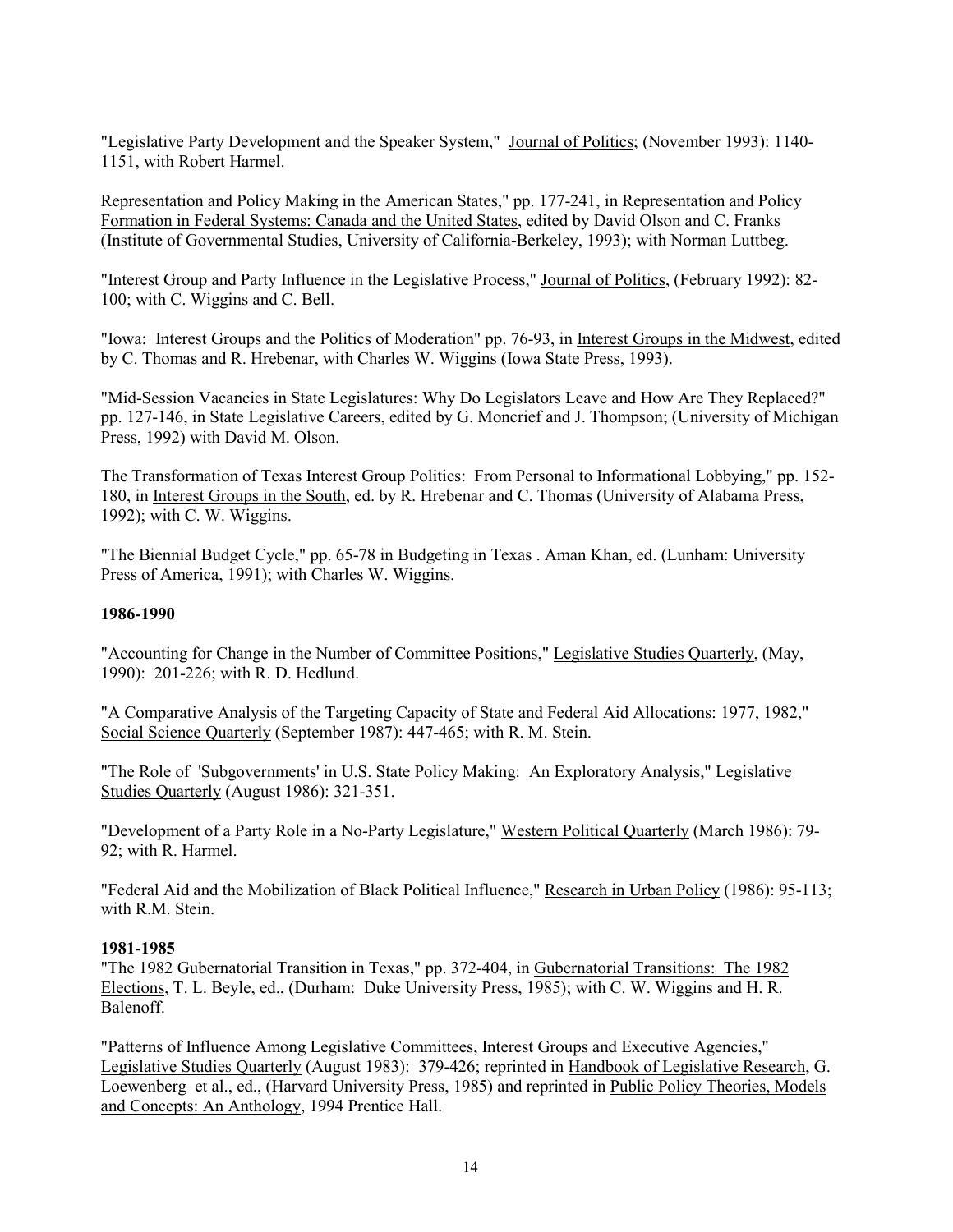Annual Versus Biennial Budgeting? Public Policy Resources Laboratory, Texas A&M University, 1984, coauthored with C. W. Wiggins.

"Ethnic and Partisan Minorities in Two Southern State Legislatures," Legislative Studies Quarterly (May 1983): 177-189; with R. Harmel and R. J. Thompson.

"Black Voting Cohesion and Distinctiveness in Three Southern Legislatures," Social Science Quarterly (March 1983): 183-192; with R. Harmel and R. J. Thompson.

"An Analysis of Support for Tax Limitation Referenda," Public Choice (December 1982): 187-194; with R. M. Stein and P. K. Freeman.

"Consistency Between Committee and Floor Voting in U.S. State Legislatures," Legislative Studies Quarterly (November 1982): 473-490.

"Effects of Structural Change in Legislative Committee Systems on Their Performance in U.S. States," Legislative Studies Quarterly (August 1982): 383-399; with G. Moncrief.

"Impacts of Districting Change on Voting Cohesion and Representation," Journal of Politics (May 1981): 544-555; with R. Harmel and R. J. Thompson.

"Factors Influencing the Adoption of New Methods of Legislative Oversight in the U.S. States," Legislative Studies Quarterly (February 1981): 133-150; with R. D. Robertson.

#### **1973-1980**

"State Legislative Committee Decisions: Similar Results in Different Settings?" Legislative Studies Quarterly (February 1980): 31-54.

"The Electability of Women Candidates: The Effects of Sex Role Stereotypes," Journal of Politics (May 1979): 513-524; with R. D. Hedlund, P. K. Freeman and R. M. Stein.

"A Reconceptualization of Legislative Accountability," pp. 63-86, in Accountability in Urban Society: Public Agencies Under Fire; edited by S. Greer, R. Hedlund and J. Gibson (Sage Publications, 1978); with R. D. Hedlund.

"Institutional Innovation and Performance Effectiveness in Public Policy Making," pp. 117-132, in Legislative Reform: The Policy Impact, L. N. Rieselbach, ed., (Lexington Books, 1978); with R. D. Hedlund.

"Enacting Public Policy in State Government," in State Government and Politics in the Secondary Curriculum, W.W. Stevens et al., eds., (Sangamon State University Press 1978); with R. D. Hedlund.

"Institutional Development and Legislative Effectiveness: Rules Changes in the Wisconsin Assembly," pp. 173-213, in Comparative Legislative Reforms and Innovations, A. I. Baaklini, ed., (State University of New York Press 1977); with R. D. Hedlund.

"Conflict and Perceived Group Benefits from Legislative Rules Changes," Legislative Studies Quarterly (May 1976): 181-200; with R. D. Hedlund.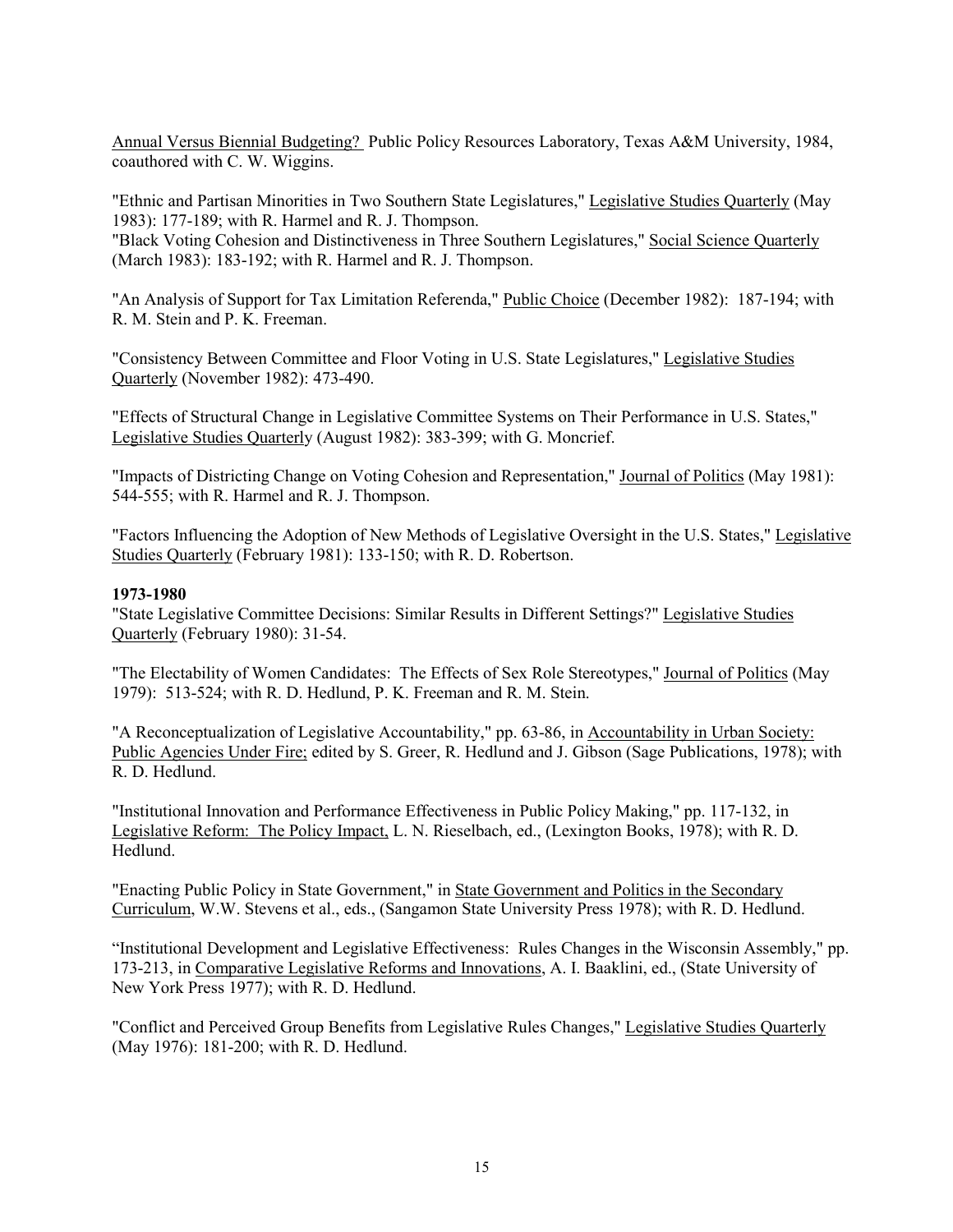Public Attitudes Toward Energy and Its Conservation: A Statewide Survey of Public Opinion. A Report Prepared for Wisconsin Office of State Planning and Energy, published by the University of Wisconsin -- Milwaukee, 1977; with R. D. Hedlund and R. M. Stein.

"Empirical Tests of Attribute, Social Field, and Status Field Theories on International Relations Data," International Studies Quarterly (December 1973): 405-443; with J. Vincent et al.

### **Professional Awards 1996-2202**

Best Paper Award, presented by the State Politics and Policy Section of the American Political Science Association for paper delivered at the 2001 APSA meeting, 2002. Paper entitled "A 'Tools of the Trade' Look at Comparing Congress with State Legislatures." With Peverill Squire.

Best Paper Award, presented by the State Politics and Policy Section of the American Political Science Association for paper delivered at the 1995 APSA meeting, 1996. Paper entitled "The Development of Committee Specialization in State Legislatures." With Ronald D. Hedlund.

### **Research Grants Funded**

"The Impact of Election Finance Laws: Preliminary Results from the Canadian Provinces." January 2004- February 2005. Funding Agency: Canadian Studies Grant Program. International Academic Relations Division of the Department of Foreign Affairs Canada.

"Testing the Effects of Campaign Finance Laws on State Legislative Elections" (Co-PI: Robert Hogan, Louisiana State University). July 2002-June 2004. Funding Agency: Political Science Program, National Science Foundation.

"The Evolution of Specialization and Its Effects on Performance: Model Testing for American State Legislative Committees in the Twentieth Century."(Co-PI: Ronald D. Hedlund, Northeastern Univ.). September 1995-August 2000. Funding Agency: Political Science Program, National Science Foundation.

"A Proposal to Collect, Analyze and Disseminate State Legislative Campaign Finance Data" (Project in conjunction with Joel Thompson, Gary Moncrief, David Breaux and Anthony Geirzynski.). April 15, 1994- October 14, 1998. Funding Agency: Political Science Program, National Science Foundation.

#### **Editorial Boards**

Journal of Politics, 1997- 2000; Legislative Studies Quarterly, 2002- , 1983-1989; State Politics and Policy Quarterly, 1999-2003; State and Local Government Review, 1995-1997; American Politics Quarterly, 1981-1987.

### **Professional Paper Presentations 1997-2005**

"Campaign Finance Laws and Candidacy Decisions in State Legislative Elections." Paper presented at the American Political Science Association meeting, Washington, D.C. (September 2005). With R. Hogan.

"The Evolution of Election Finance Laws in the U.S. States and Canadian Provinces: Convergent or Divergent Patterns? Paper to be presented at the Sub-State/Sub-National Legislatures: Representation, Policy-making, and Governance Conference sponsored by the IPSA Research Committee of Legislative Specialists. (Quebec City, Quebec. October 2004). With R. Hogan.

"The Evolution of Committee Specialization in U.S. State Legislatures: The Impact of Professionalization." Paper to be presented at the "Sub-State/Sub-National Legislatures: Representation, Policy-making, and Governance Conference sponsored by the IPSA Research Committee of Legislative Specialists. (Quebec City, Quebec. October 2004.) With R.D. Hedlund.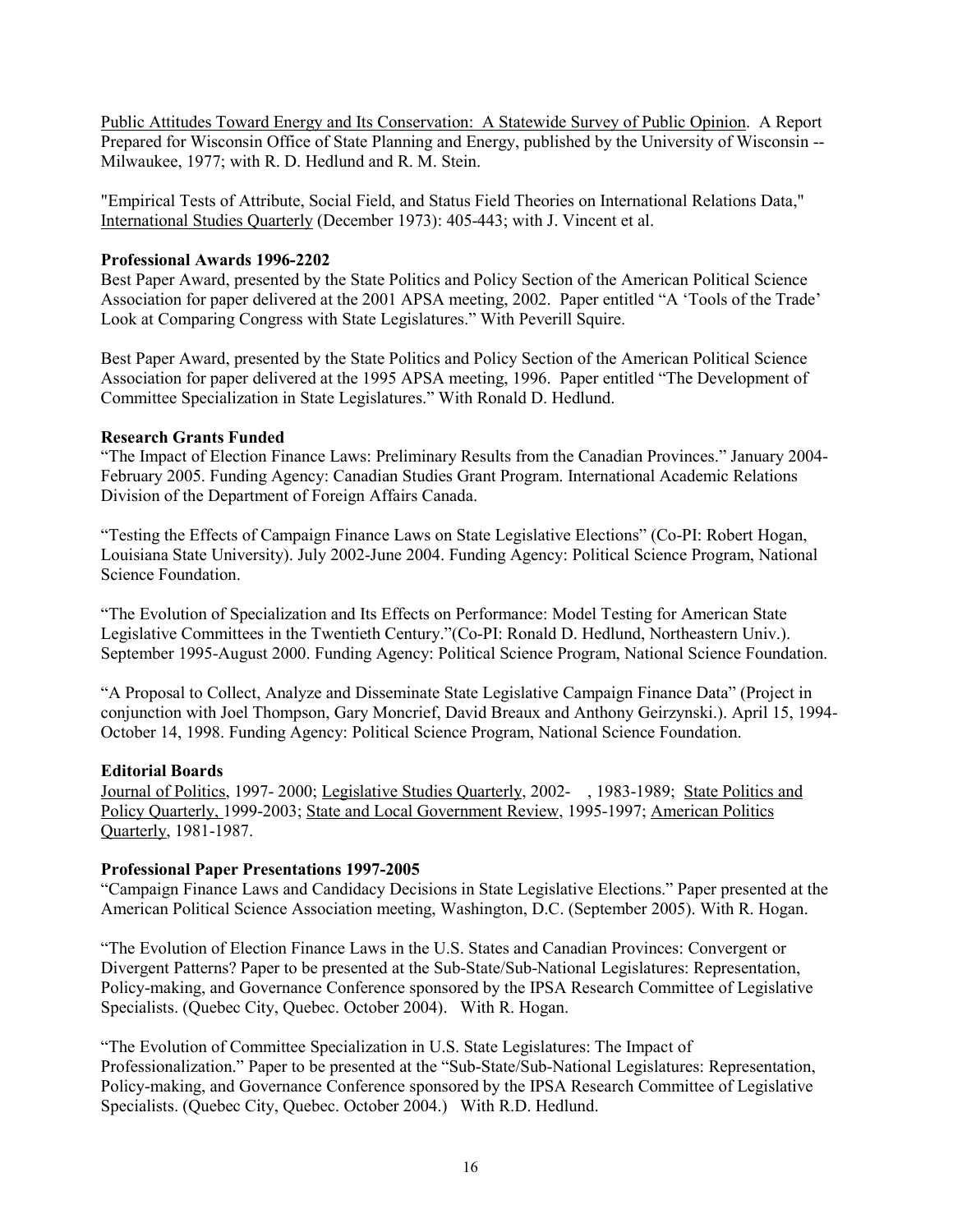"Contrasts in Contesting: How Campaign Election Laws Affect Candidacy Decisions in State Legislative Elections." Paper presented at the 2004 Western Political Science Association meeting. With R. Hogan.

"State Campaign Finance Laws: First Order Effects?" Paper presented at the 2003 American Political Science Association meeting. With Robert Hogan. Modified paper presented at the 2004 Pacific Northwest Political Science Association meeting in Vancouver, Canada.

"Comparative Legislative Research: An Observer's Perspective." Conference on the Comparative Study of Deputy "Hill Style" in Latin American Legislatures. (February 2001). Texas A&M University.

"A 'Tools of the Trade' Look at Comparing Congress with State Legislatures." Paper presented at the American Political Science Association meeting. (August-September 2001). With Peverill Squire.

"The Effects of Campaign Laws on State Legislative Elections." Paper represented at the State Politics and Policy Conference at Texas A&M University (March 2001). With Robert E. Hogan.

"Accounting for Restructuring of State Legislative Committee Systems: The Impact of Executive Branch Reorganizations," American Political Science Association meeting, Washington, D.C. (September, 2000). With Ronald D. Hedlund and Laura L. Delgado.

"The Theoretical and Empirical Limits of House-Centric Models of Legislative Behavior," American Political Science Association meeting, Washington, D.C., (September, 2000). With Peverill Squire, Ronald D. Hedlund and Gary Moncrief.

"Examining Committee Structures, Procedures, and Powers in U.S. State Legislatures," Midwest Political Science Association meeting, Chicago, IL (April, 2000). With N. Martorano and R. D. Hedlund.

"The Evolution of Committee Structure, Powers and Procedures in Twentieth Century State Legislatures," American Political Science Association Meeting , Atlanta, GA (September 1999), with Ronald D. Hedlund and Nancy Martorano.

"State Legislative Seat Contestation in the South: Is an Open Seat All It Takes?" Southern Political Science Association Meeting, Savannah, GA (November 1999), with Nancy Martorano and R. Burce Anderson.

" The Impact of State Campaign Finance Systems on the Pool of Legislative Candidates," Southwestern Political Science Association Meeting, San Antonio, TX (April 1999), with Leah Barnett.

"Do Specialists Control the Committee Agenda? Evidence from State Legislative Committees Throughout the Twentieth Century, " Western Political Science Association Meeting, Seattle, WA (March 1999), with Ronald D. Hedlund, Eileen M. Dougherty and Laura L. Delgado.

"Determining Legislative Outcomes: The Effects of Committee Specialization on Legislative Committee Performance," American Political Science Association Meeting, Boston, MA (September 1998), with Ronald D. Hedlund, Nancy Martorano, and Chris Adolph.

"The Evolution of Committee Structure, Powers and Procedures in State Legislatures," Southwestern Political Science Association Meeting, Corpus Christi, TX (March 1998) with Ronald D. Hedlund and Nancy Martorano.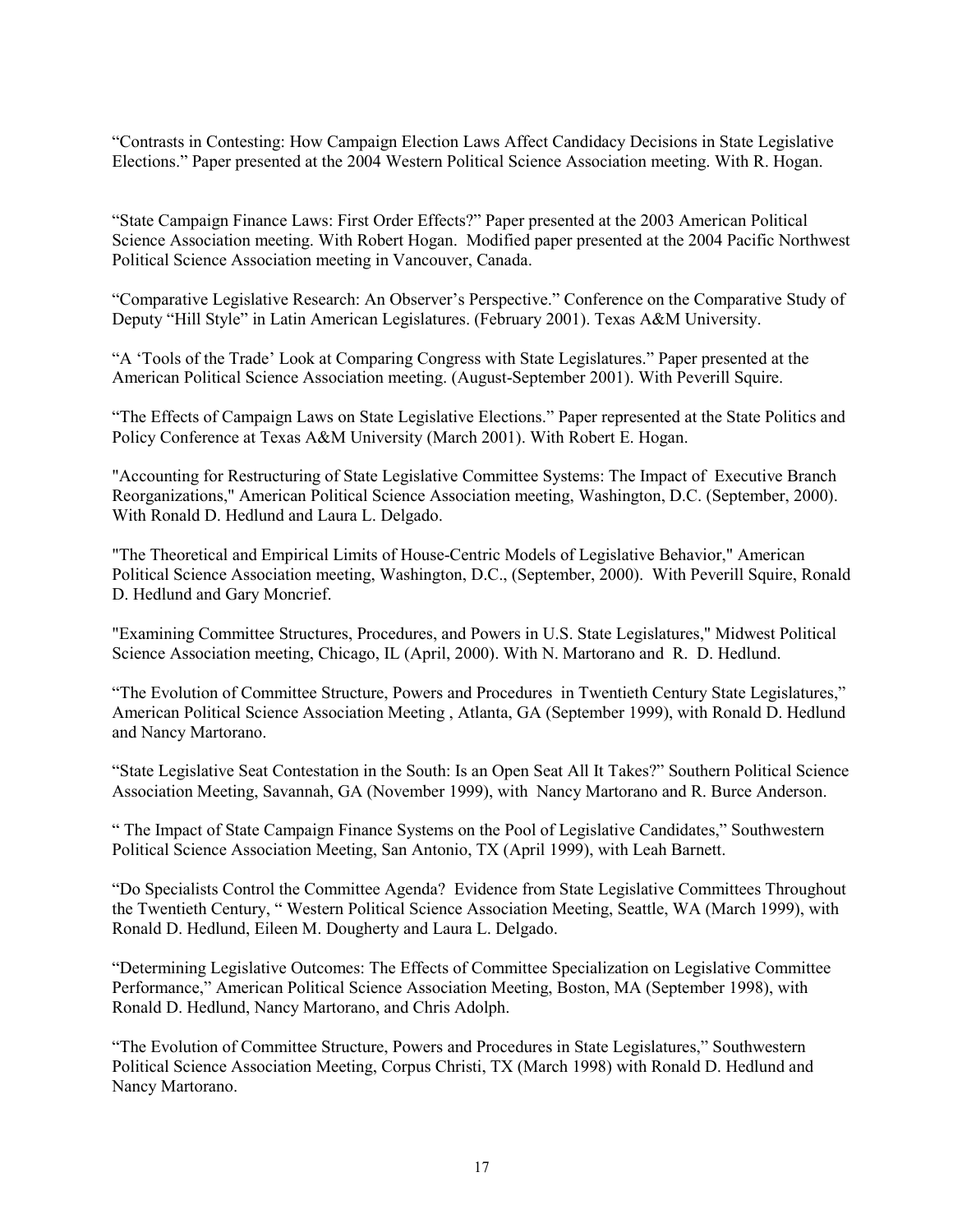"Committee Specialization in State Legislatures During the Twentieth Century: Do Legislators Tap the Talents of Their Members?," American Political Science Association, Washington, DC.(August/September 1997) with Ronald D. Hedlund and Stephanie Shirley Post.

### **Panel Chair or Discussant 1996-2006**

"Public Finance, Small Donors and Political Parties: The States as Laboratories for Campaign Finance Research." 2006 American Political Science Association meeting.

"The State of Campaign Finance Reform." 2004 Midwest Political Science Association meeting.

"Campaign Finance Issues." 2003 Southwestern Social Science Association meeting.

"The State of Subnational Politics." 2003 Southwestern Social Science Association meeting.

"Cross-National Study of Legislatures." 2002 American Political Science Association meeting.

"Legislative Committee Assignments." 2002 American Political Science Association meeting.

"Thinking Outside the Box:" 2002 Southwest Social Association meeting.

'Power and Influence in State Legislatures."2001 Midwest Political Science Association meeting.

"State Legislative Activity and Careers." 2000 Midwest Political Science Association meeting.

"The Asian Experience with Parliamentary Committees," International Conference on The Changing Role of Parliamentary Committees, Budapest, Hungary, June 1996.

"The Changing Roles of Political Parties Inside and Outside Parliament," International Conference on The New Democratic Parliaments: The First Years," Ljubljana, Slovenia, June, 1996.

"Internationalism and Parliamentary Democracy in Russia, Hungary, and Slovenia," International Conference on The New Democratic Parliaments: The First Years," Ljubljana, Slovenia, June 1996.

#### **Additional Professional Activity**

Vice-President and Program Chair: 1986 Southwestern Political Science Association Meeting Section Chair: State Politics Section -- 1996 Southern Political Science Association Meeting; Policy and Administration Section--1992 Southern Political Science Association Meeting; Legislatures Section -- 1990 Midwest Political Science Association Meeting; Political Institutions Section --1985 Southwestern Political Science Association Meeting; Legislative Studies Section--1984 American Political Science Association Meeting

Council Member-at-Large: Legislative Studies Section Organization, 1984-85, 1997-1999

Chair: 1992 V. O. Key Book Award Committee, Southern Political Science Association

Member: Member, 2009 APSA Legislative Studies Section Committee on Loewenberg-Jewell Best Paper Prize; Member, 2004 APSA Legislative Studies Section Committee on Loewenberg-Jewell Best Paper Prize; 2000 Editorial Policies Committee of the Southwestern Political Science Association; 1992 Site Policy Committee of the Southwestern Social Science Association; 1988- Southwestern Political